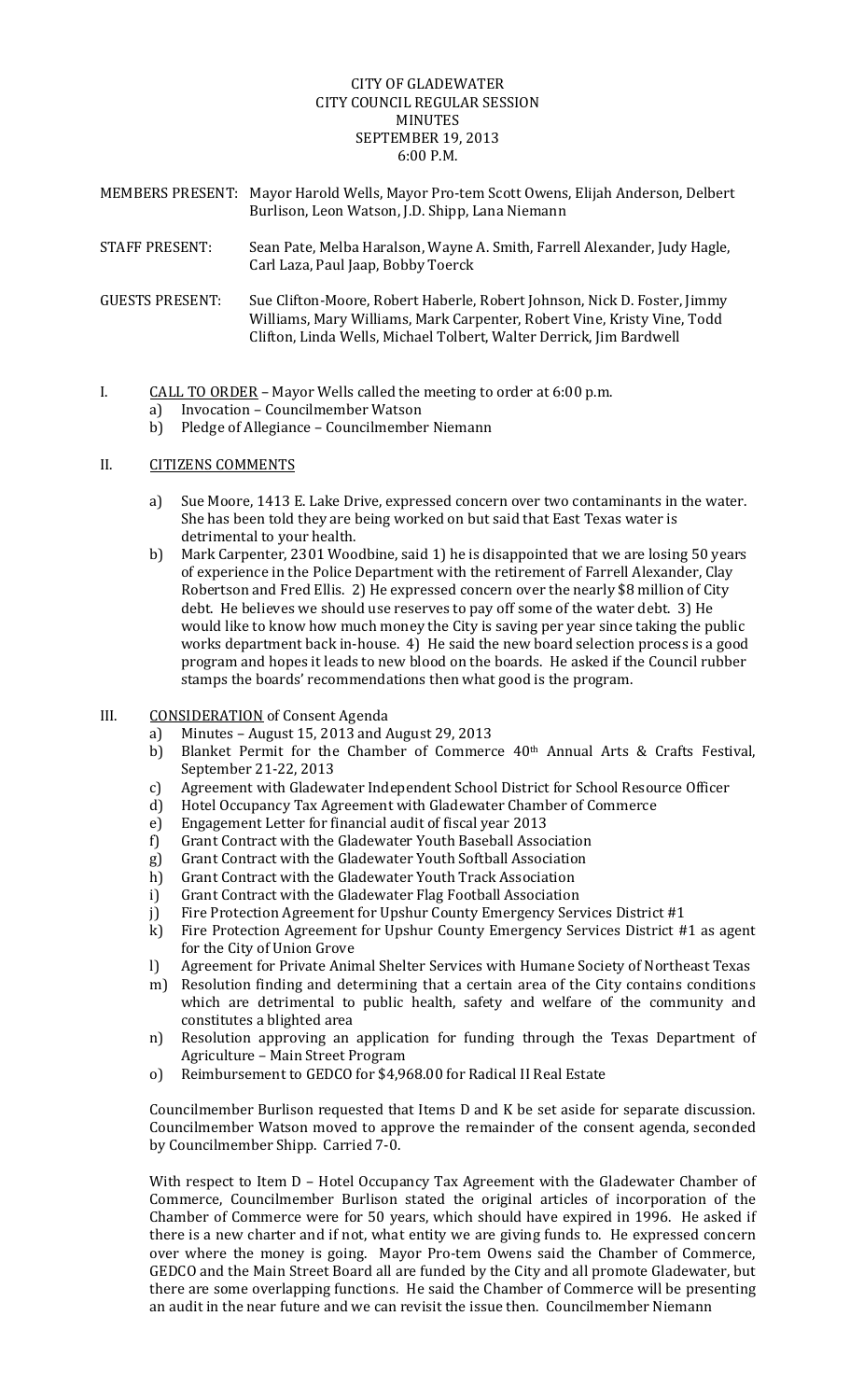added that the Chamber of Commerce has submitted reports to the City regarding the use of the Hotel Occupancy Tax funds. Councilmember Burlison stated he has a copy of those reports, but still questions whether those funds could be better utilized by the City. Councilmember Shipp said he wants to look at the audit before deciding. Councilmember Burlison concluded by saying he does not know if we are giving funds to a legitimate entity.

Mayor Pro-tem Owens moved to approve the Hotel Occupancy Tax agreement with the Chamber of Commerce. Motion was seconded by Councilmember Shipp. Carried 6-1, with Councilmember Burlison opposed.

With respect to Item K - Fire Protection Agreement for Upshur County Emergency Services District #1 as agent for the City of Union Grove, Councilmember Burlison asked how the amount is derived. City Manager Pate replied it is calculated either by population or coverage area, but believes there is a certain amount of money assigned per resident. Councilmember Burlison said he would like a written explanation.

Councilmember Shipp moved to approve the Fire Protection agreement, seconded by Councilmember Niemann. Carried 6-0-1, with Councilmember Burlison abstaining due to lack of information.

IV. CONSIDERATION of fiscal year 2013 budget adjustments

Mayor Pro-tem Owens moved to approve, seconded by Councilmember Watson. Carried 7-0.

V. CONSIDERATION of Ordinance to amend budget for fiscal year 2013

Councilmember Watson moved to approve, seconded by Councilmember Anderson. Carried 7‐0. 

VI. CONSIDERATION of Ordinance to adopt and approve budget for fiscal year 2014

Councilmember Burlison moved to delete \$10,000 Façade grant from the budget. He said we don't need to give money to downtown merchants before we take care of downtown. Motion died for lack of a second.

Mayor Pro-tem Owens moved to adopt the budget, seconded by Councilmember Shipp. Record vote was taken. Ayes: Niemann, Shipp, Owens, Watson, Wells, Anderson. Nayes: Burlison. Carried 6-1.

VII. CONSIDERATION of Ordinance levying taxes for the use and support of the general government and for retirement of general obligation bonded indebtedness through an interest and sinking fund for fiscal year 2014

Councilmember Burlison moved to approve, seconded by Councilmember Shipp. Record vote was taken. Ayes: Niemann, Shipp, Owens, Watson, Wells, Burlison, Anderson. Nayes: none. Carried 7-0.

VIII. PUBLIC HEARING regarding a request from Lana Niemann for a Restricted Commercial zoning for a restaurant to be located at Lots  $4B$ , 5 & 6, NCB 56, more commonly known as 109 W. Commerce Street 

Mayor Wells opened the public hearing at 6:20 p.m.

City Secretary Haralson stated the request was unanimously approved by the Planning  $&$ Zoning Commission.

Mark Carpenter expressed approval and said it is a progressive step.

Councilmember Burlison asked why we had to consider these requests on a case by case basis rather than blanket approve for the whole city. City Secretary Haralson stated our ordinances require two public hearings; one before Planning & Zoning and another before the City Council. City Manager Pate added it also depends on the zoning and proximity to churches or schools.

With no other public comments, the public hearing was closed at  $6:22$  p.m.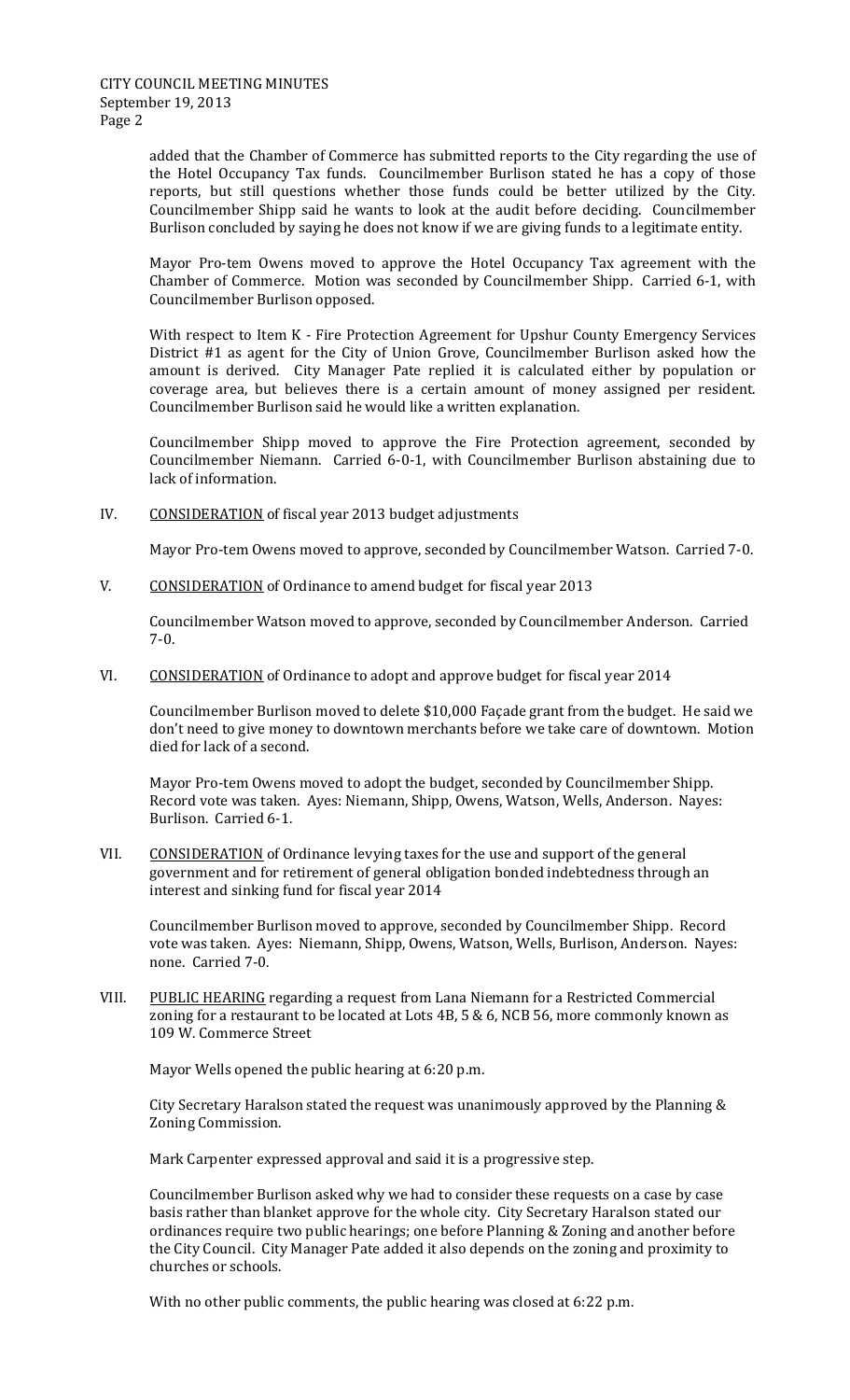# CITY COUNCIL MEETING MINUTES September 19, 2013 Page 3

IX. CONSIDERATION of a request by Lana Niemann for a Restricted Commercial zoning for a restaurant to be located at Lots  $4B$ , 5 & 6, NCB 56, more commonly known as 109 W. Commerce Street 

Councilmember Watson moved to approve the request, seconded by Councilmember Shipp. Carried 7-0.

X. CONSIDERATION of Gladewater Economic Development Corporation budget for fiscal year 2014 

Robert Johnson, GEDCO Director gave a presentation of GEDCO accomplishments over the past year and an overview of the budget for fiscal year 2014. GEDCO President Todd Clifton said this is a conservative budget, but they hope to make a significant impact on Gladewater. He said we not only need jobs, but quality jobs. Mr. Clifton said he is looking forward to 2014 and expressed appreciation to the board and to Robert Johnson.

Councilmember Burlison asked how many jobs GEDCO created in 2013. Mr. Johnson replied 53 jobs. Councilmember Burlison expressed opposition to giving money to existing companies. 

Councilmember Watson moved to approve the budget, seconded by Councilmember Anderson. Carried 6-1, with Councilmember Burlison opposed.

XI. CONSIDERATION of Gladewater Economic Development Corporation board appointments

Mayor Pro-tem Owens moved to appoint Nick Foster to the GEDCO Board. Councilmember Burlison stated there are two applicants that have business experience. GEDCO Director Robert Johnson said the GEDCO Board recommends the reappointment of Larry Clemens and the appointment of Walter Derrick, as he has over 20 years experience on the Council. Councilmember Burlison seconded Mayor Pro-tem Owens' motion to appoint Nick Foster. Motion failed 3-4, with Owens, Watson and Burlison in favor and Niemann, Shipp, Wells and Anderson opposed.

Councilmember Niemann moved to appoint Walter Derrick, seconded by Councilmember Shipp. Motion carried 4-3 with Niemann, Shipp, Wells and Anderson in favor and Owens, Watson and Burlison opposed.

Councilmember Niemann explained that all applicants were carefully considered. Some had several board interests so they will still be considered for other boards. Mark Carpenter said he is a strong supporter of the airport and would appreciate being considered for that board. Mayor Pro-tem Owens commented there was short notice for advertising and applications but it is very heartening to see four applicants.

Mayor Pro-tem Owens moved to reappoint Larry Clemens, seconded by Councilmember Anderson. Carried 7-0.

XII. CONSIDERATION of Second Amendment to Water Services Contract with Warren City

Councilmember Burlison moved to approve, seconded by Councilmember Shipp. Carried 7-0. 

XIII. CONSIDERATION of Resolution to nominate Upshur County Appraisal District Board of **Directors** 

Mayor Pro-tem Owens moved to nominate Darrell McKnight to the Upshur County Appraisal District Board of Directors, seconded by Councilmember Watson. Carried 7-0.

- XIV. CONSIDERATON of Resolution to nominate Gregg County Appraisal District Board of **Directors**
- XV. Mayor Pro-tem Owens moved to nominate A.P. Merritt to the Gregg County Appraisal District Board of Directors, seconded by Councilmember Shipp. Carried 7-0.